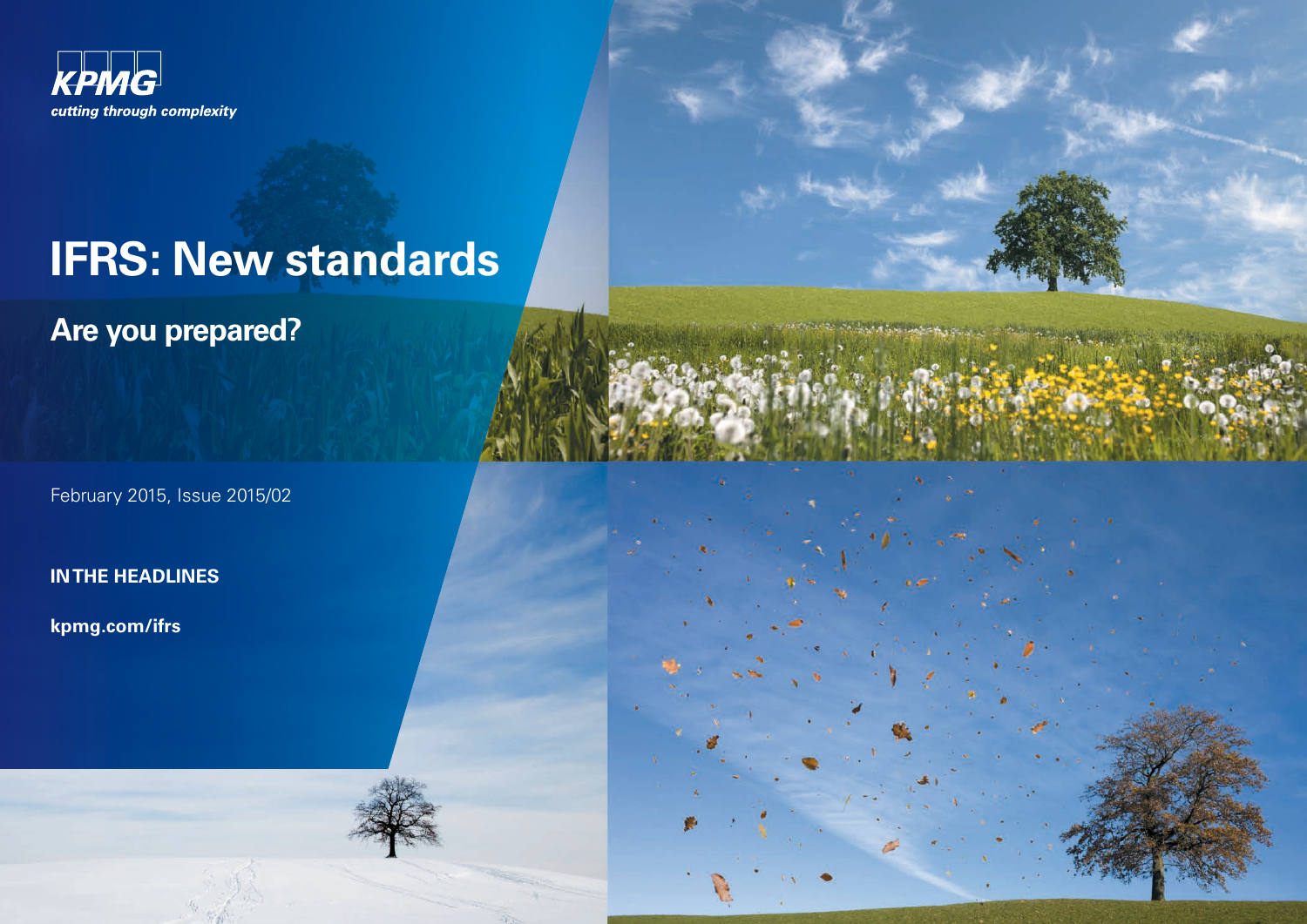# **Be prepared for the new standards**

Each quarter, we provide a summary of newly effective and forthcoming standards. This edition covers financial years ending on or after 31 March 2015, including interim periods within those financial years.

Companies with 31 March 2015 financial year ends will be preparing their annual financial statements considering the consequential effects of newly effective and forthcoming standards. Among others, investment entities will now benefit from the consolidation relief in the newly effective investment entities amendments.

Companies also need to consider the amendments to the share-based payments and business combinations standards included in the 2010–2012 cycle of annual improvements to IFRS. This is because the changes are effective for grant dates and dates of acquisition, respectively, on or after 1 July 2014.

Moving on to new developments so far this quarter, clarifications to IAS 1, which are the first step in the IASB's broader 'disclosure initiative', encourage preparers to apply judgement and focus on the bigger picture and on entityspecific information. In addition, subsequent amendments to the new requirements for investment entities address some issues that were identified in early application of the consolidation exception.

Looking farther ahead, the few standards that will become effective in 2015 will bring rather insignificant changes compared with the numerous major standards in the past two years. This is a chance to prepare for implementation of the upcoming bigger changes such as the new revenue and financial instruments standards, which will become effective in 2017 and 2018, respectively.

# **Newly effective standards**

The effective standards that need to be considered for financial years ending on or after 31 March 2015 are listed below.

| <b>Effective for</b><br>years ending | <b>Standards</b>                                                                    | <b>KPMG's guidance</b>                                              | <b>Key</b> |
|--------------------------------------|-------------------------------------------------------------------------------------|---------------------------------------------------------------------|------------|
| 31 December 2014                     | Investment Entities (Amendments to IFRS 10, IFRS 12 and IAS 27)                     | <b>First Impressions: Consolidation relief for investment funds</b> |            |
|                                      | Offsetting Financial Assets and Financial Liabilities (Amendments to IAS 32)        | Insights into IFRS (chapter 7.8)                                    |            |
|                                      | Recoverable Amount Disclosures for Non-Financial Assets (Amendments to IAS 36)      | <b>IFRS Breaking News</b>                                           |            |
|                                      | Novation of Derivatives and Continuation of Hedge Accounting (Amendments to IAS 39) | In the Headlines – Issue 2013/13                                    |            |
|                                      | <b>IFRIC 21 Levies</b>                                                              | In the Headlines - Issue 2013/09                                    |            |
| 30 June 2015                         | Defined Benefit Plans: Employee Contributions (Amendments to IAS 19)                | In the Headlines - Issue 2013/20                                    |            |
|                                      | Annual Improvements to IFRSs 2010-2012 Cycle - various standards <sup>1</sup>       | IFRS Newsletter: The Balancing Items - Issue 6                      |            |
|                                      | Annual Improvements to IFRSs 2011-2013 Cycle - various standards                    | IFRS Newsletter: The Balancing Items - Issue 6                      |            |

<sup>1.</sup> Most amendments will apply for years ending on or after 30 June 2015. However, the amendments to IFRS 2 and IFRS 3 refer to grant dates and dates of acquisition, respectively, on or after 1 July 2014.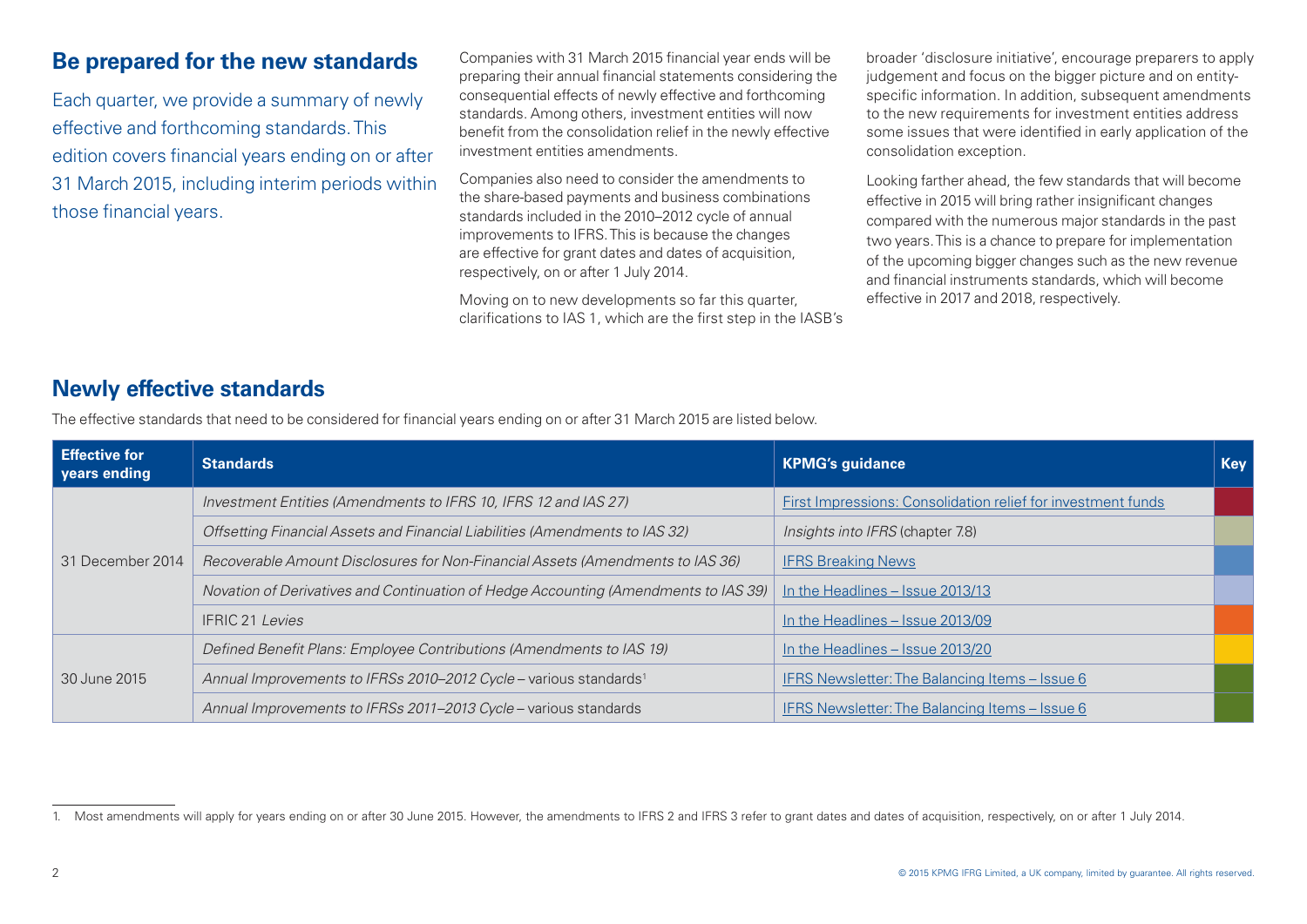# **Which standards are mandatory for my financial year end?**

| What is your financial year end? |        |        |                                             |                                  |  |
|----------------------------------|--------|--------|---------------------------------------------|----------------------------------|--|
|                                  |        |        | 2015                                        |                                  |  |
|                                  | 31 Mar | 30 Jun | 30 Sep                                      | 31 Dec                           |  |
|                                  |        |        |                                             |                                  |  |
|                                  |        |        |                                             | <b>Investment Entities</b>       |  |
|                                  |        |        |                                             | <b>Offsetting Amendments</b>     |  |
|                                  |        |        |                                             | Recoverable Amount Disclosures   |  |
|                                  |        |        |                                             | Derivatives and Hedge Accounting |  |
|                                  |        |        |                                             | Levies                           |  |
|                                  |        |        |                                             | <b>Employee Contributions</b>    |  |
|                                  |        |        | Annual Improvements 2010-2012 and 2011-2013 |                                  |  |

### **How to read the chart**

Find your financial year end on the timeline. Each standard shown is either effective for the first time or not yet effective but available for early adoption, depending on whether the line is solid or striped.

For example, if your financial year end is 31 March 2015, then the standards from *Investment Entities* to *Levies* are mandatory for the first time in your annual financial report covering 1 April 2014 to 31 March 2015.

#### **Key**

| <i>Millittillittillitti</i>  |                             |
|------------------------------|-----------------------------|
| Standards not yet effective, | Standards effective for the |
| but available for early      | i first time.               |
| adoption.                    |                             |
|                              |                             |

In this publication, the term 'standards' is used broadly to refer to new standards, and amendments to or interpretations of standards.

Although the standards define effective date in terms of annual periods *beginning* on or after a specified date, this publication states the effective date in terms of financial years *ending* on or after a specified date, to align the information with your financial year end. It also assumes a financial year of 12 months.

# **Standards not yet effective, but available for early adoption**

The standards listed below are not yet effective for any reporters, but are available for early adoption. Those issued since the previous edition of this *In the Headlines* (Issue 2014/23) are marked with a star  $\langle \cdot \rangle$ .

| Effective for<br>years ending | <b>Standards</b>                                                                                          | KPMG's guidance                  |
|-------------------------------|-----------------------------------------------------------------------------------------------------------|----------------------------------|
|                               | <b>IFRS 14 Regulatory Deferral Accounts</b>                                                               | In the Headlines - Issue 2014/01 |
|                               | Accounting for Acquisitions of Interests in Joint Operations (Amendments to IFRS 11)                      | In the Headlines - Issue 2014/07 |
| 31 December 2016              | Clarification of Acceptable Methods of Depreciation and Amortisation (Amendments to IAS 16<br>and IAS 38) | In the Headlines - Issue 2014/08 |
|                               | Agriculture: Bearer Plants (Amendments to IAS 16 and IAS 41)                                              | In the Headlines – Issue 2014/12 |